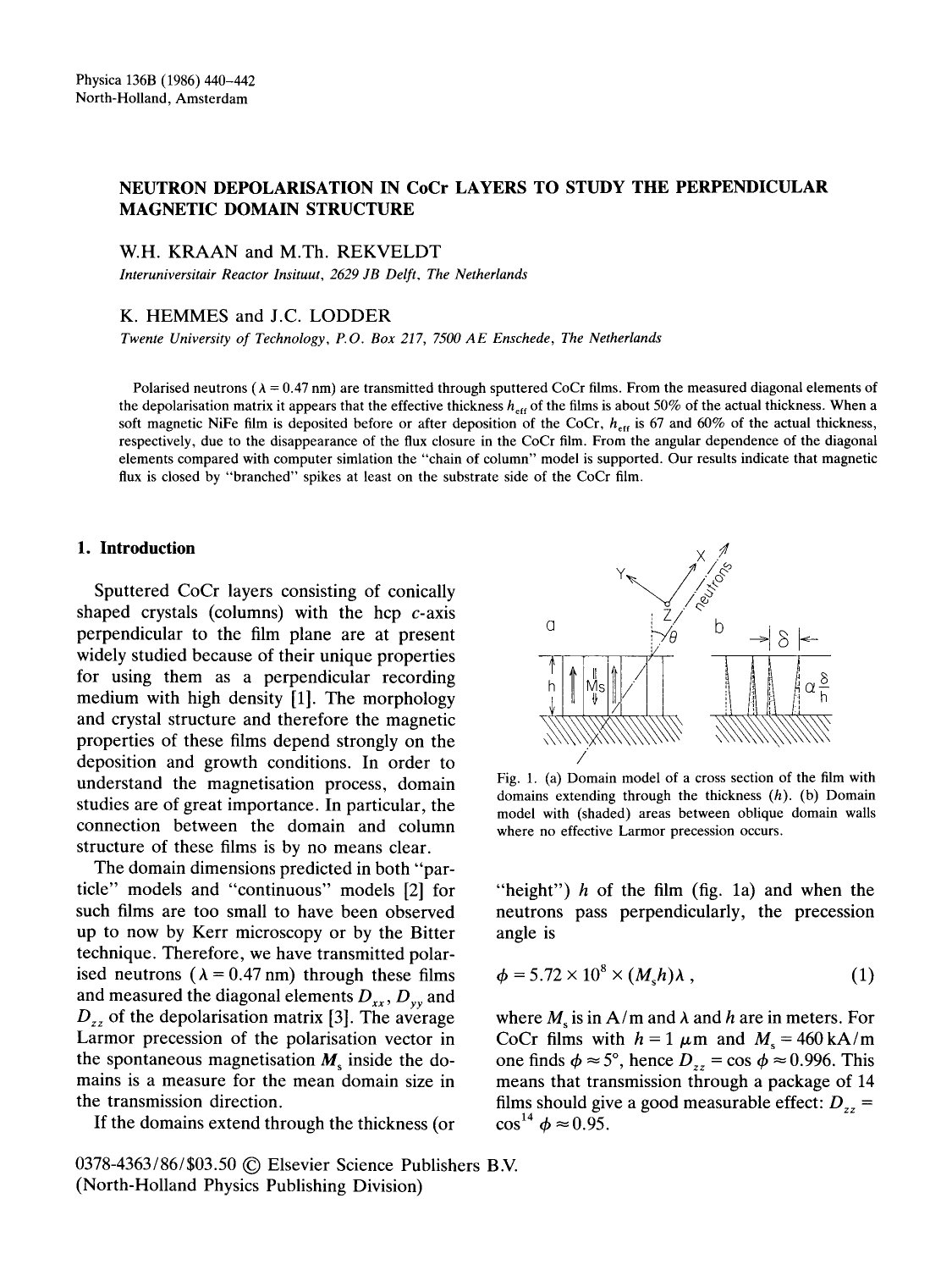## **2. Observations and interpretation**

The upper part of table I which was published earlier [4] contains data from films of 4 thicknesses. The values for  $\phi$  and  $\cos^{14} \phi$  are obained from  $(M_{\varepsilon}L)$  using eq. (1). Dividing  $\phi_{\varepsilon_{ff}} = \cos^{-1}$  $[(D_{\gamma})^{1/14}]$  by  $\phi$  yields  $h_{\text{eff}}/h$ . It follows that  $h_{\text{eff}}$  is about half the film thickness, with a tendency to increase for thinner films. This is partly due to flux closure at the domain ends which "consumes" part of the height of the film; furthermore, due to the fact that the domain walls are not exactly perpendicular to the plane of the film and due to the different morphology of the so-called "initial layer".

To investigate the flux closure, we have sputtered a soft magnetic 0.05  $\mu$ m thick Ni<sub>81</sub>Fe<sub>19</sub> film on top of sample #3 in order to short circuit part of the magnetic flux of the CoCr domains outside the film. Moreover, we have prepared sample #5 consisting of CoCr on top of NiFe. It appears that  $h_{\text{eff}}$  is significantly bigger than in untreated CoCr films. However, we note that the morphology of sample #5 is quite different from the others.

In non-perpendicular transmission, fig. 2 gives the result for  $D_{xx}$  and  $D_{zz}$  in sample #1 as a function of  $\theta$ . The average domain section length  $\langle \delta \rangle$  of the film may be inferred from the result for *Dz~* by comparison with a computer simulation using the model of fig. la. As parameters we take: (i) the thickness  $h$  of the film (taken equal to

 $h_{\text{eff}}$ ); (ii) the average  $\langle \delta \rangle$  as seen in a fixed direction in the plane of the film;



Fig. 2. Experimental results of sample  $#1$  for  $D_{xx}$  and  $D_{yy}$  (big symbols) and simulated results for  $D_{zz}$  (small symbols) with the model of fig. 1a and with  $h = h_{\text{eff}}$ . The circles and triangles correspond to the domain distributions of fig. 3a and 3b, respectively. The solid line corresponds to the model in fig. lb with the random  $\delta$ -distribution with  $\alpha = 0.2$  and with a height of 0.8h.

(iii) the distribution of lengths  $\delta$ .

The average  $\langle \delta \rangle$  need not be equal to the column diameter. The simulation has been carried out according to a procedure described earlier [5]. The distribution of  $\delta$  has been found from a photograph of sample #1 made with a TEM replica technique. In a graph of the crystal boundaries derived from this photograph we have assigned + or  $-$  magnetisation at random (fig. 3a) to individual crystals and measured the intersections along a set of parallel lines through the magnetic domains consisting of crystals of equal

| comparison of measures $D_{\ell_2}$ , with expected cost $\varphi_3$ expressed in $\alpha_{\ell_1}$ and various samples |                                            |                         |                                         |                         |                  |                   |                            |
|-------------------------------------------------------------------------------------------------------------------------|--------------------------------------------|-------------------------|-----------------------------------------|-------------------------|------------------|-------------------|----------------------------|
| Sample<br>$(\#)$                                                                                                        | $h_{\text{NiFe}}$<br>(bottom)<br>$(\mu m)$ | $h_{CoCr}$<br>$(\mu m)$ | $h_{\text{NiFe}}$<br>(top)<br>$(\mu m)$ | $(M_s h)_{CoCr}$<br>(A) | $\cos^{14} \phi$ | $D_{zz}$          | $h_{\text{eff}}/h$         |
|                                                                                                                         | -                                          | 0.95                    |                                         | 0.421                   | 0.913            | $0.952 \pm 0.003$ | $0.72 \pm 0.04^{\text{a}}$ |
| $\overline{c}$                                                                                                          |                                            | 1.90                    |                                         | 0.855                   | 0.686            | $0.88 \pm 0.005$  | $0.58 \pm 0.03$            |
| 3                                                                                                                       |                                            | 3.81                    |                                         | 1.737                   | 0.202            | $0.67 \pm 0.01$   | $0.51 \pm 0.02$            |
| 4                                                                                                                       | $\overline{\phantom{0}}$                   | 4.76                    |                                         | 2.185                   | 0.075            | $0.57 \pm 0.01$   | $0.48 \pm 0.02$            |
| 3                                                                                                                       | $\overline{\phantom{a}}$                   | 3.8                     | 0.06                                    | 1.74                    | 0.202            | $0.50 \pm 0.01$   | $0.61 \pm 0.02$            |
| 5                                                                                                                       | 0.04                                       | 4.2                     | $\overline{\phantom{a}}$                | 1.94                    | 0.138            | $0.42 \pm 0.01$   | $0.67 \pm 0.02$            |

Table I Comparison of measured D~ with expected  $\cos^{14}$   $\phi$  expressed in *h*  $/h$  for various samples

<sup>a)</sup> In ref. 4 we reported  $0.61 \pm 0.07$ . The present figure is obtained after more accurate experiments.